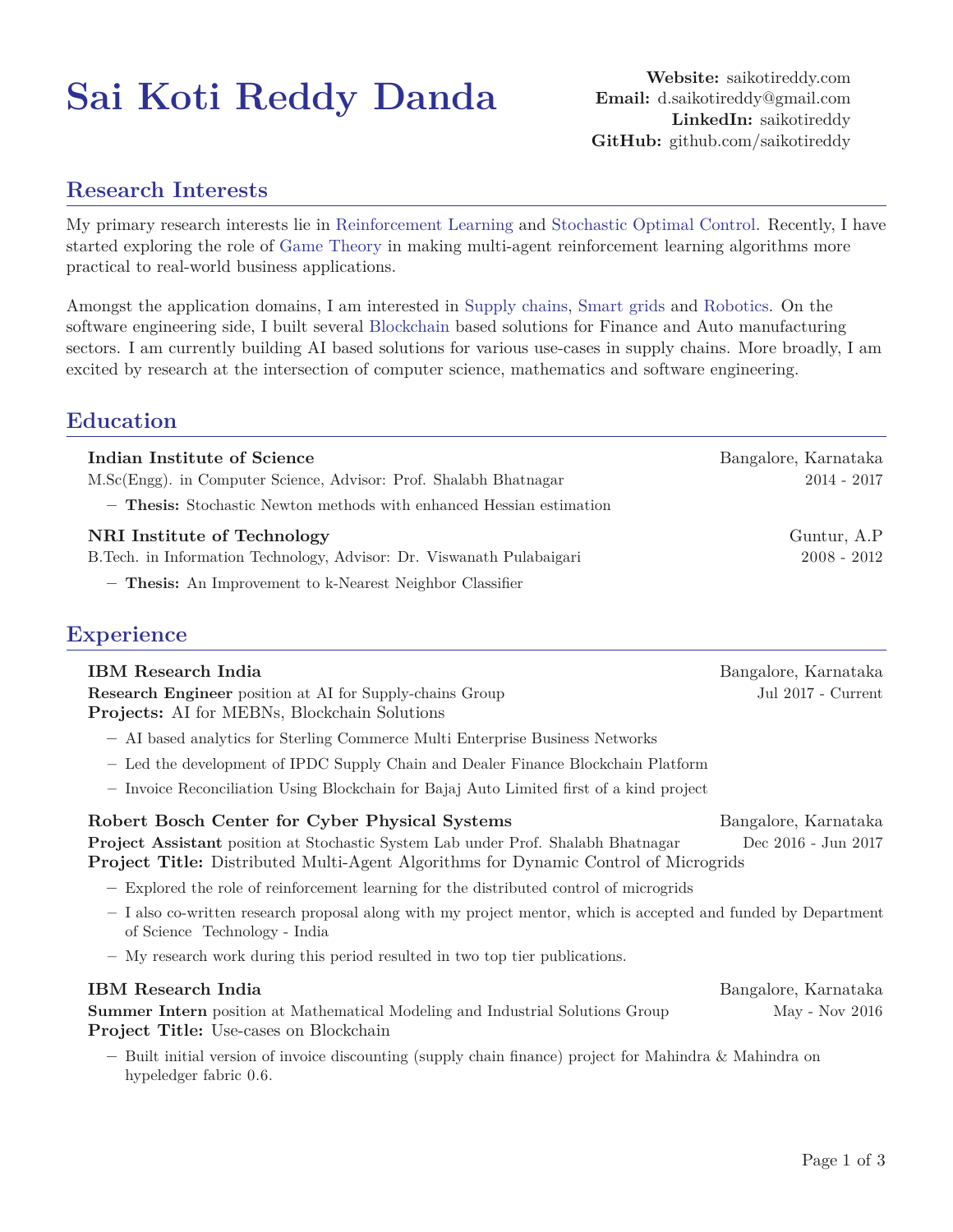## **Publications**

- [1] K. Sampath, **S. Danda**, P. Dayama, and S. Sankagiri, "Spot collaborative shipping sans orchestrator using blockchain", in *Accepted in IEEE Blockchain*, 2020.
- [2] K. Sampath, P. Dayama, **S. Danda**, and V. D. Pandit, "Invoice reconciliation using blockchain", in *Accepted in INFORMS Annual Meeting*, 2020.
- [3] K. Sampath, **S. Danda**, P. Dayama, and V. D. Pandit, "Collaborative shipping sans orchestrator using blockchain", in *Accepted in INFORMS Annual Meeting*, 2020.
- [4] S. Nayak, C. A. Ekbote, A. P. S. Chauhan, R. B. Diddigi, P. Ray, A. Sikdar, **S. Danda**, and S. Bhatnagar, "A stochastic game framework for efficient energy management in microgrid networks", in *Accepted in IEEE PES Innovative Smart Grid Technologies Conference (ISGT)*, 2020.
- [5] **S. Danda**, A. Saha, S. G. Tamilselvam, P. Agrawal, and P. Dayama, "Risk averse reinforcement learning for mixed multi-agent environments", in *Proceedings of the AAMAS*, 2019, pp. 2171–2173.
- [6] R. B. Diddigi, **S. Danda**, P. KJ, and S. Bhatnagar, "Actor-critic algorithms for constrained multi-agent reinforcement learning", in *Proceedings of the AAMAS*, 2019, 1931–1933 (**Joint First Author**).
- [7] D. R. Bharadwaj, **S. Danda**, and S. Bhatnagar, "A unified decision making framework for supply and demand management in microgrid networks", in *2018 IEEE International Conference on Communications, Control, and Computing Technologies for Smart Grids (SmartGridComm)*, IEEE, 2018, 1–7 (**Joint First Author**).
- [8] K. Chandramouli, K. Prabuchandran, **S. Danda**, and S. Bhatnagar, "Generalized deterministic perturbations for stochastic gradient search", in *2018 IEEE Conference on Decision and Control (CDC)*, IEEE, 2018, pp. 5734–5739.
- [9] **S. Danda**, L. Prashanth, and S. Bhatnagar, "Improved hessian estimation for adaptive random directions stochastic approximation", in *2016 IEEE 55th Conference on Decision and Control (CDC)*, IEEE, 2016, pp. 3682–3687.
- [10] **S. Danda**, T. H. Sarma, P. Viswanath, and S. Raghava, "An improvement to k-nearest neighbor classifier", *3rd International Conference on Data Management*, pp. 314–324, 2013.

#### **Patents**

- Decentralized Online Multi Agent Visual Question Answering
- System and Method for Factchecking AI models using Blockchain
- Option-based Distributed Reservation System
- Date Quality Control

See full list of defensive publications on [saikotireddy.com/research/](https://saikotireddy.com/research//)

| <b>Skills</b>                                    | Courses                                                                                                           |
|--------------------------------------------------|-------------------------------------------------------------------------------------------------------------------|
| • Programming Stack: Python, Golang, Matlab, C   | Selective course work:                                                                                            |
| • Frameworks: AngularJS, NodeJS, Dash            | • Artificial Intelligence: Reinforcement Learning,<br>Machine Learning, Deep Learning, Big Data<br>Specialization |
| • Databases: MongoDB, Neo4j                      | • Computational Methods in Optimization, Design and<br>Analysis of Algorithms, Game Theory                        |
| • Tools: $\text{Git}, \text{Bash}, \text{IATFX}$ | • Mathematics: Stochastic Models and Applications,<br>Linear Algebra and Applications, Real Analysis              |